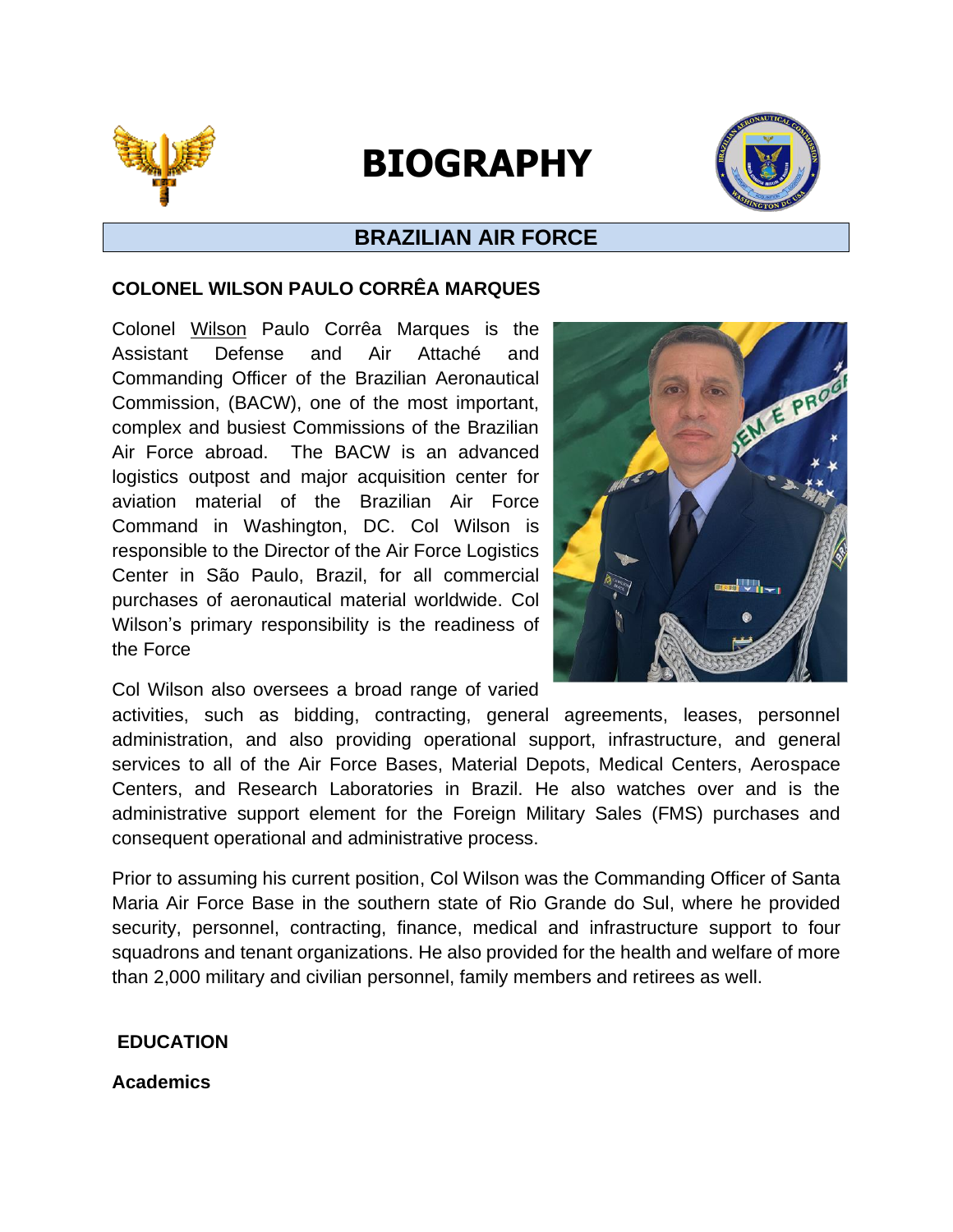- ➢ Brazilian Air Force Academy Prep School
- ➢ Aviation Officer Training Course
- ➢ Air Force Officer Professional Development Course
- ➢ Air Force Staff and Command Course

#### **Operational**

- $\triangleright$  Basic pilot training on T-25 and T-27 aircraft
- ➢ Airlift Tactics Training Course
- ➢ Basic pilot training on AT-26 Xavante aircraft
- $\triangleright$  Fighter pilot training course
- ➢ Air Defense Operational skills training course
- ➢ Air Traffic Controller training course
- ➢ Squadron and fighter squadron leadership course
- ➢ Operational pilot course on A-1 Aircraft
- $\triangleright$  Squadron fire and bombing section chief training course
- ➢ Airpower strategies planning training course
- ➢ "Plana Major" course with the Argentinian Air Force
- ➢ Intensive military flight training on VC-97 and VC-99 aircraft
- ➢ ERJ-145 Aircraft flight operations engineering pilot training course
- ➢ Course of negotiation of contracts and compensation agreements

# **MAJOR ASSIGNMENTS**

- $\triangleright$  Deputy of the weapons systems section of the 2<sup>nd</sup> / 5<sup>th</sup> GAV
- $\triangleright$  Deputy of the air weapons section of the 1<sup>st</sup> / 4<sup>th</sup> GAV
- $\triangleright$  Chief of Social Communications Section of the 3rf / 10<sup>th</sup> GAV
- ▶ Chief of the Subsection of Weapon systems of the 3<sup>rd</sup> / 10<sup>th</sup> GAV
- ➢ Chief of the Doctrine Section of the 3rd / 10th GAV
- ➢ Assistant to the General Commander of Air Operations
- ➢ Brasilia Air Force Base Personnel Squadron Commander
- ➢ Chief of Operations of the Second Squadron of the Special Transport Group
- ➢ Special Transport Group Second Squadron Commander
- $\geq$  Commander of the 3<sup>rd</sup> Squadron of the 10<sup>th</sup> Aviation Group
- ➢ E-99 Aircraft Modernization Project Manager
- ➢ Commander of Santa Maria Air Force Base

# **FLIGHT INFORMATION**